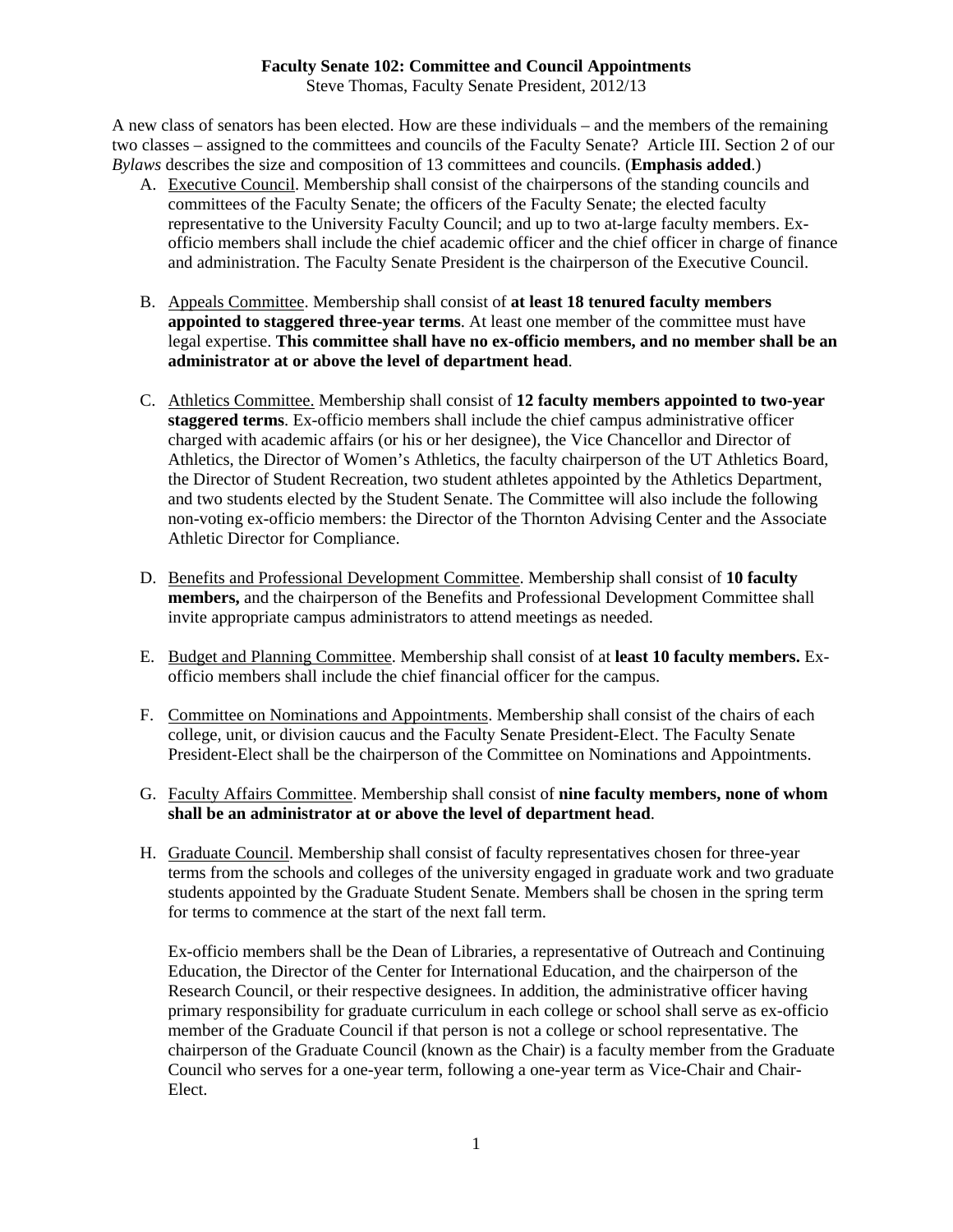# **Faculty Senate 102: Committee and Council Appointments**

Steve Thomas, Faculty Senate President, 2012/13

I. Library and Information Technology Committee. Membership shall consist of **10 faculty members** representing broad interests with experience in library policies, educational and/or information technology, and research. The Student Government Association and the Graduate Student Senate may select one undergraduate student member and one graduate student member, respectively.

Ex-officio members shall include the Dean of Libraries, the chief information officer of the Office of Information Technology, the chief information officer for UTK, and the director of the Innovative Technology Center.

- J. Research Council. Membership shall consist of **at least 12 appointed faculty or faculty/administrator representatives**. In addition, there shall be three graduate students selected by the Graduate Student Senate. Ex-officio members shall include the Vice Chancellor for Research, the Associate Vice Chancellor for Research, the Dean of Libraries (or designee), Associate Deans for Research (or designees), and up to two additional designees. The composition of the Research Council shall reflect balance among externally funded and institutionally supported research activities, between research and other creative activity, and among disciplines. Members must be actively engaged in research or other creative activity and must (1) hold full-time or continuing part-time appointment with the rank of assistant professor or higher; and (2) perform academic duties consisting of at least half-time teaching, research, or service. A person must have served at least one year on the Research Council prior to assuming the position of Chairperson.
- K. Teaching and Learning Council. Membership shall consist of **15 appointed faculty members**, as well as three graduate students selected by the Graduate Student Senate in consultation with the chairperson of the Teaching and Learning Council and three undergraduate students selected by the Student Government Association, and/or the Director of the Honors Program, in consultation with the chairperson of the Teaching and Learning Council. The faculty members should have currently active teaching/advising responsibilities. All schools and colleges offering instruction at the graduate or undergraduate level will have at least one representative. Attempts will be made to distribute the other representatives among the colleges of the campuses. Ex-officio members shall include the Dean of Undergraduate Academic Affairs, the Associate Dean of the Graduate School, the Director of the Tennessee Teaching and Learning Center, the Coordinator of SAIS, and the Director of the Student Success Center.
- L. Undergraduate Council. Voting membership shall consist of representatives chosen for three-year terms from the schools and colleges of the university granting baccalaureate degrees, one member of the ROTC faculty, and four students designated by the Undergraduate Academic Council. Members shall be chosen in the spring term for terms to commence at the start of the next fall term. Representatives shall be apportioned among the baccalaureate degree-granting units according to the number of degrees granted during the prior academic year, using the following table:
- M. University/System Relations Committee. Membership shall consist of **at least eight faculty members, including the elected campus representative to the University Faculty Council**. During years when the campus has a faculty representative on The University of Tennessee Board of Trustees, that person will also serve on the University/System Relations Committee. The chairperson shall be a faculty member.